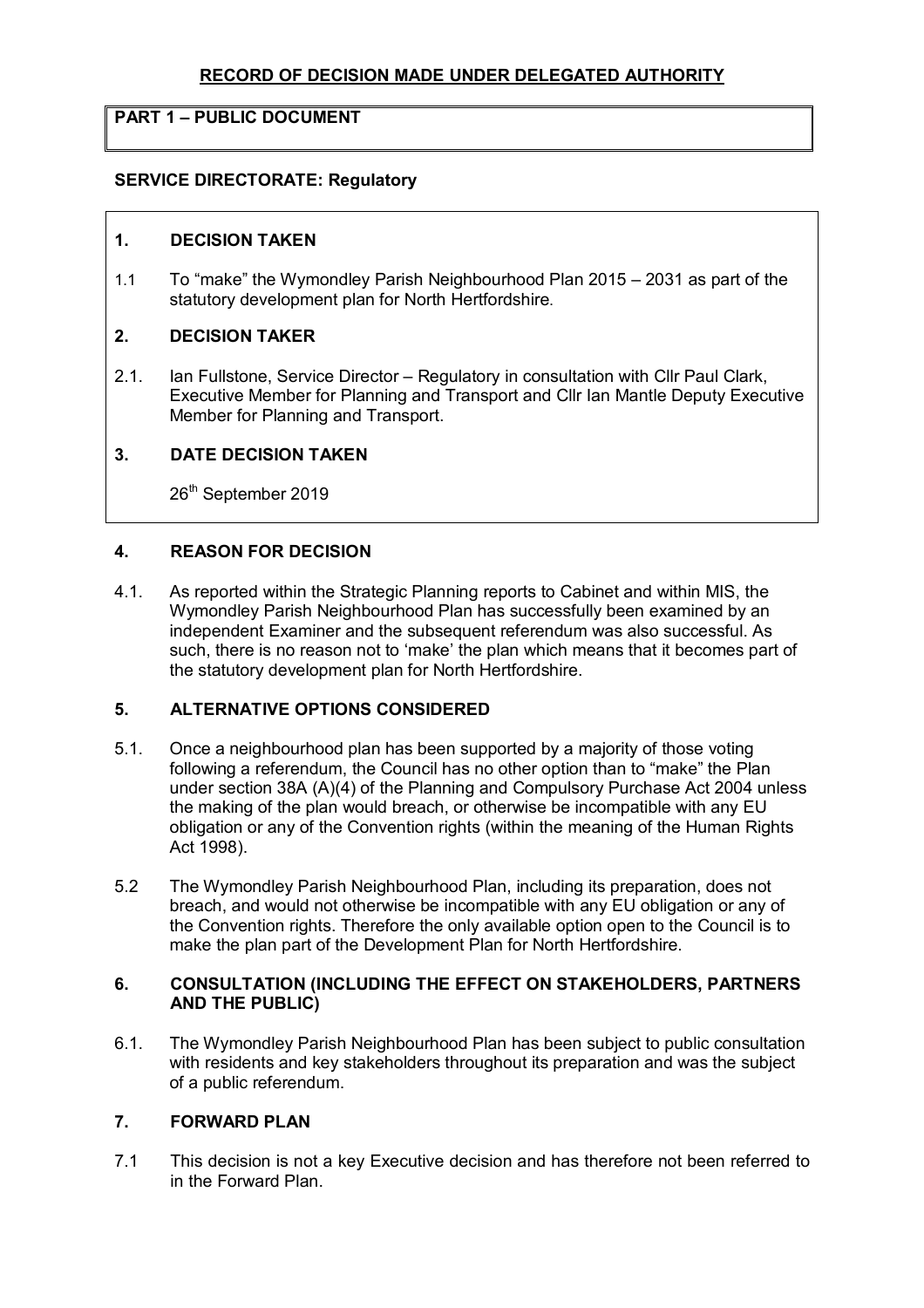# **8. BACKGROUND/ RELEVANT CONSIDERATIONS**

- 8.1 The Wymondley Parish Neighbourhood Plan was submitted to the Council for examination on 23 March 2017 and was subsequently publicised for comments for 6 weeks between 23 June and 4 August 2017. An independent examiner, Deborah McCann BSc MRICS MRTPI Dip Arch Con Dip LD was appointed by the Council in consultation with Wymondley Parish Council to undertake the independent examination of the neighbourhood plan. The examiner held an exploratory meeting on Wednesday 30 January 2019 to explore how the policies in the neighbourhood plan met the Basic Conditions. The examination of the neighbourhood plan was suspended to allow both the Parish Council and the District Council to undertake some additional work on the Strategic Environmental Assessment screening, the Habitats Regulations Assessment and local green spaces.
- 8.2 Following the short suspension of the examination, the examiner issued her report which concluded that subject to making some minor modifications, the neighbourhood plan met the "basic conditions" and should proceed to a referendum.
- 8.3 The referendum took place on 29 August 2019. The residents of the Wymondley neighbourhood planning area voted in favour of the area's neighbourhood plan. In total, 238 people voted "yes" and 16 people voted "no". There were no rejected ballot papers. The turnout was 28.74% of the electorate. 93.7% of those voting voted in favour of the neighbourhood plan.
- 8.4 Once a neighbourhood plan has successfully passed all of the stages of preparation, including the Examination and the Referendum, it is "made" by the local planning authority. Delegated authority to "make" the neighbourhood plan following a successful referendum was granted by Cabinet on 11 June 2018 to the Service Director – Regulatory in consultation with the Executive Member for Planning and Transport. Once the neighbourhood plan is "made" it forms part of the statutory development plan and it will be a material planning consideration when considering development proposals in the designated neighbourhood planning area of Wymondley.

# **9. LEGAL IMPLICATIONS**

- 9.1. Delegated authority to "make" the neighbourhood plan following a successful referendum was granted by Cabinet on 11 June 2018 to the Service Director – Regulatory in consultation with the Executive Member for Planning and Transport.
- 9.2. Section 38A(4)(a) of the Planning and Compulsory Purchase Act 2004 requires the Council to "make" the Neighbourhood Plan as soon as reasonably practical if more than half of those voting in the referendum have voted in favour of the proposal. The Council is content that the Wymondley Parish Neighbourhood Plan meets the specified basic conditions, does not breach the European Convention on Human Rights and is not incompatible with EU obligations arising from the Habitats Regulations Assessments and other directives.
- 9.3. Sections 38A (9) and (10) Planning and Compulsory Purchase Act 2004 requires the Council to publicise their decision (the "decision statement") and reason for the decision and details of where and when it can be inspected. A copy of the decision statement should be sent to the Parish Council (as the qualifying body that initiated the process) and to any person who asked to be notified of the decision.

# **10. FINANCIAL IMPLICATIONS**

10.1 There are no direct financial implications arising from the decision to "make" the Wymondley Parish Neighbourhood Plan 2015 – 2031 as part of the statutory development plan for North Hertfordshire.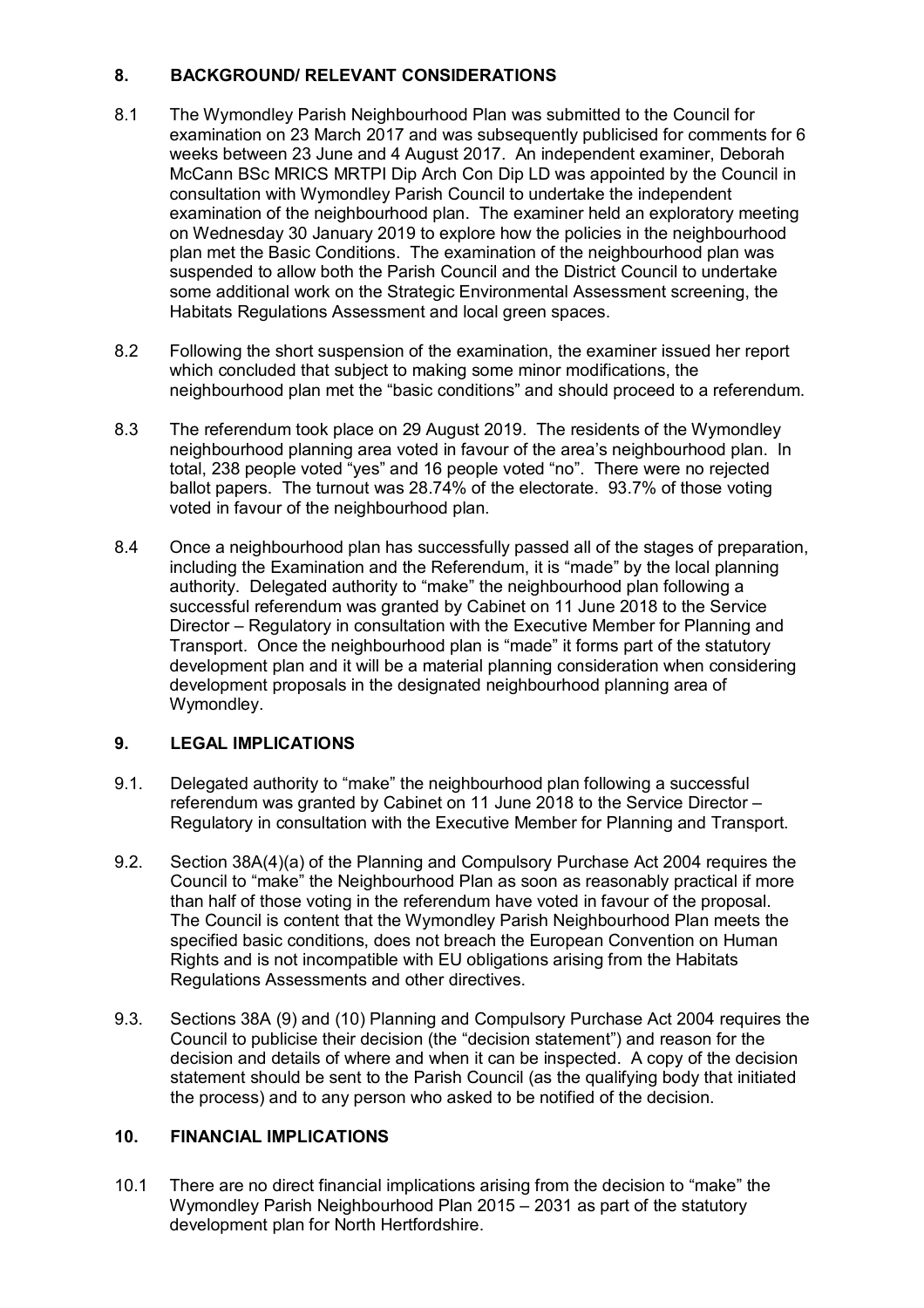- 10.2 The Ministry of Housing, Communities and Local Government (MHCLG) allocated funding until March 2020 to assist local planning authorities to meet the legislative duties in relation to neighbourhood plans. Local authorities are eligible to apply for this funding once a date has been set for the referendum. A claim has therefore been submitted to the MHCLG for £20,000 in respect of the Wymondley Parish Neighbourhood Plan. This claim is currently subject to ministerial approval with a decision expected shortly. This will be used to cover the costs of the Inspector, undertaking the referendum and officer time.
- 10.3 There have been no announcements from the MHCLG in respect of funding for local planning authorities to support neighbourhood planning after April 2020, as such any unspent grant is placed in a reserve to cover on-going costs associated with neighbourhood planning.

# **11. RISK IMPLICATIONS**

11.1 There are no direct risk implications from this report.

# **12. EQUALITIES IMPLICATIONS**

- 12.1 In line with the Public Sector Equality Duty, public bodies must, in the exercise of their functions, give due regard to the need to eliminate discrimination, harassment, victimisation, to advance equality of opportunity and foster good relations between those who share a protected characteristic and those who do not.
- 12.2 There are not considered to be any direct equality issues arising from this report. Future individual schemes or considerations may well be subject to appropriate review to ensure they comply with latest equality legislative need. Any risks and opportunities identified will also be subject to assessment for impact on those that share a protected characteristic.

## **12. SOCIAL VALUE IMPLICATIONS**

12.1 As the recommendations made in this report do not constitute a public service contract, the measurement of "social value" as required by the Public Services (Social Value) Act 2012 need not be applied, although equalities implications and opportunities are identified in the relevant section at paragraph 13.

# **13. HUMAN RESOURCE IMPLICATIONS**

13.1 None.

## **14. BACKGROUND PAPERS**

- 14.1 Cabinet Report Jul 2015 St Pauls Walden and Wymondley Neighbourhood Planning Areas (Minute 34)
- 14.2 Wymondley Neighbourhood Plan Proposed Submission Version June 2016
- 14.3 Wymondley Neighbourhood Plan Examiners Report March 2019
- 14.4 Cabinet Report June 2019 Wymondley Neighbourhood Plan Examiner's Report (Minute 8)
- 14.5 Wymondley Referendum Result August 29 2019

## **NOTIFICATION DATE**

27 September 2019